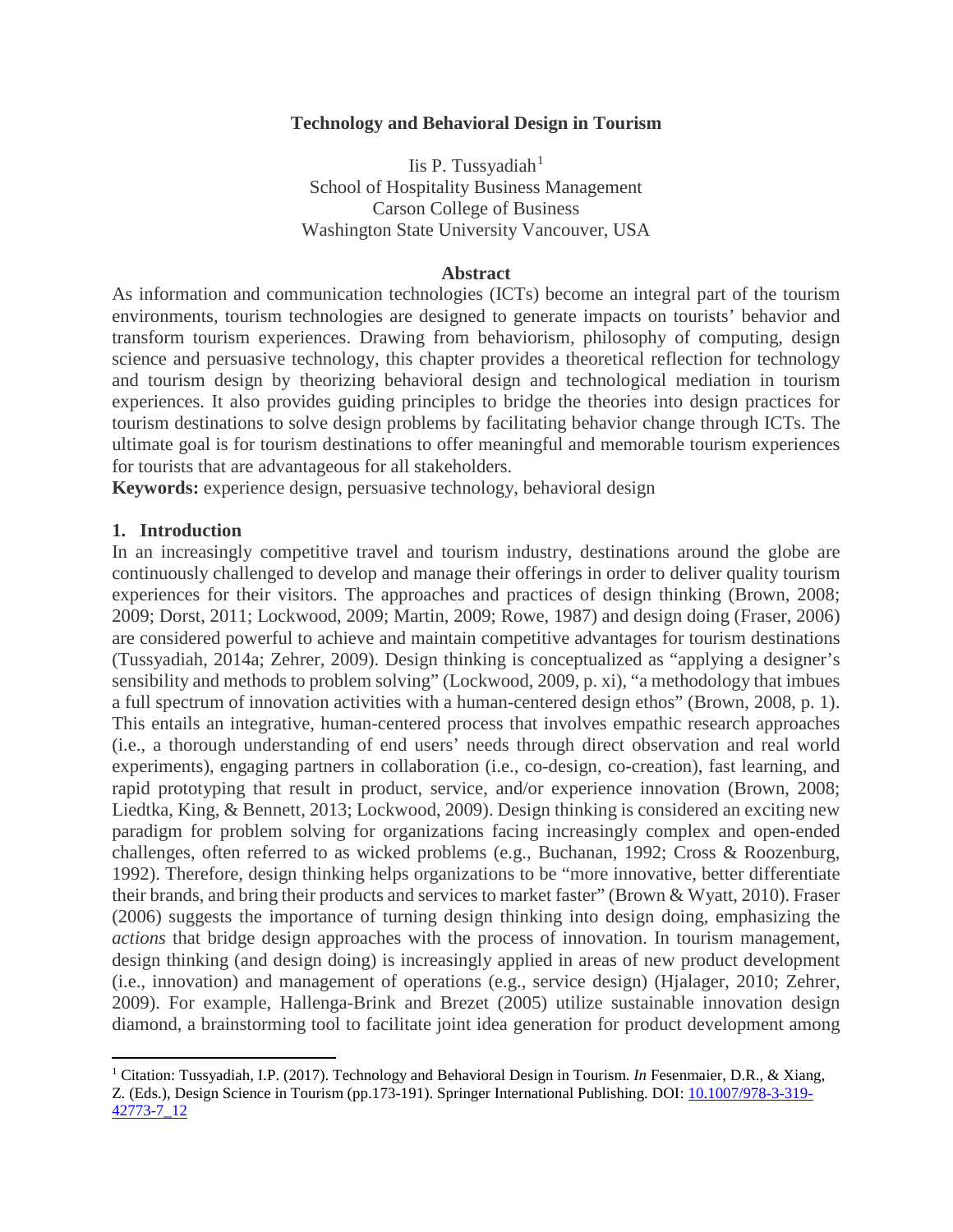small tourism enterprises. Similarly, Stickdorn and Zehrer (2009) illustrate how service design methods can be applied to improve services in tourism destinations.

As a design context, tourism offers distinct characteristics of wicked problems for which design methods could provide effective solutions. First of all, human experiences are at the core of tourism offerings. Since tourism destination is an amalgam of a wide variety of products and services (Cooper, 2005), successful tourism innovation and management requires an orchestration of the various elements and coordination of different stakeholders in order to provide seamless experiences for tourists (Ritchie & Crouch, 2003; Zach, Gretzel, & Fesenmaier, 2008). Furthermore, there is a great extent of subjectivity in tourism experiences, in that they depend on the ways tourists interact with tourism attractions/products/services (i.e., involving sensory, cognition, affect, etc.) and make sense of (derive meanings from) these interactions. Therefore, developing new (or improving existing) tourism products and services necessitates a full consideration of how tourists would experience these products and services in various motivational and situational contexts. To that end, Tussyadiah (2014a) suggests the relevance of experience design approach in tourism and proposes three approaches to tourism experience design: humancentered design (i.e., designing based on an extensive attention to the needs, wants, expectations and limitations of end users), iterative designing process (i.e., designing as a cyclical process that includes several iterations of prototyping, testing, analyzing, and refining the designed systems), and holistic experience concept (i.e., conceptualizing tourism experience as a complex interaction between design attributes and contextual details). Consistent with previous studies on design thinking (e.g., Brown, 2008; Liedtka, King, & Bennett, 2013; Lockwood, 2009), these approaches imply four fundamentals for tourism experience design: integrative design research, naturalistic inquiry (i.e., real world experiments and observation), participatory design (i.e., engaging all stakeholders), and multidisciplinarity (Tussyadiah, 2014a).

In an information age marked with advances in ICTs and the transformation of informationbased economy, it is ever more difficult to separate tourism experiences (and, consequently, the designing of tourism experiences) from ICTs. ICTs become an integral part of tourism experiences as tourists use technological devices as the primary tools to plan their trip, experience tourism destinations, and reflect on their travels (e.g., Tussyadiah & Fesenmaier, 2009; Wang, Park, & Fesenmaier, 2013; Wang, Xiang, & Fesenmaier, 2014). Similarly, tourism destinations progressively make use of advanced technological systems to provide tourists with necessary services at every stage of tourism experience (i.e., pre-trip, experiential, and post-trip) as well as manage an efficient coordination among various tourism stakeholders. Therefore, it is crucial to integrate ICTs in the application of tourism experience design.

In essence, the roles of ICTs in tourism experience design can be differentiated into: (1) ICTs as tools or methods of designing, (2) ICTs as artifacts or end products of designing, and (3) ICTs as triggers for desired tourist behavior. As design tools, technological systems such as interactive online platforms for participatory activities, templates for storyboarding and blueprinting, devices and software to gather and assess users' experiences, etc., are used to facilitate design research and designing activities. Hotel reservation systems and airport check-in kiosks as well as consumer devices are considered design artifacts – outcomes of designing process. In this case, designing ICTs is about building *good*, usable systems, devices that work well and people like to use (Wendel, 2014). Consequently, it concerns with designing for user experience with (using) technology. Finally, anchored in human-centeredness, technological systems and devices are designed specifically to provide stimuli that prompt desired behavioral outcomes of their users (i.e., behavioral design), beyond user experience. An example is activity-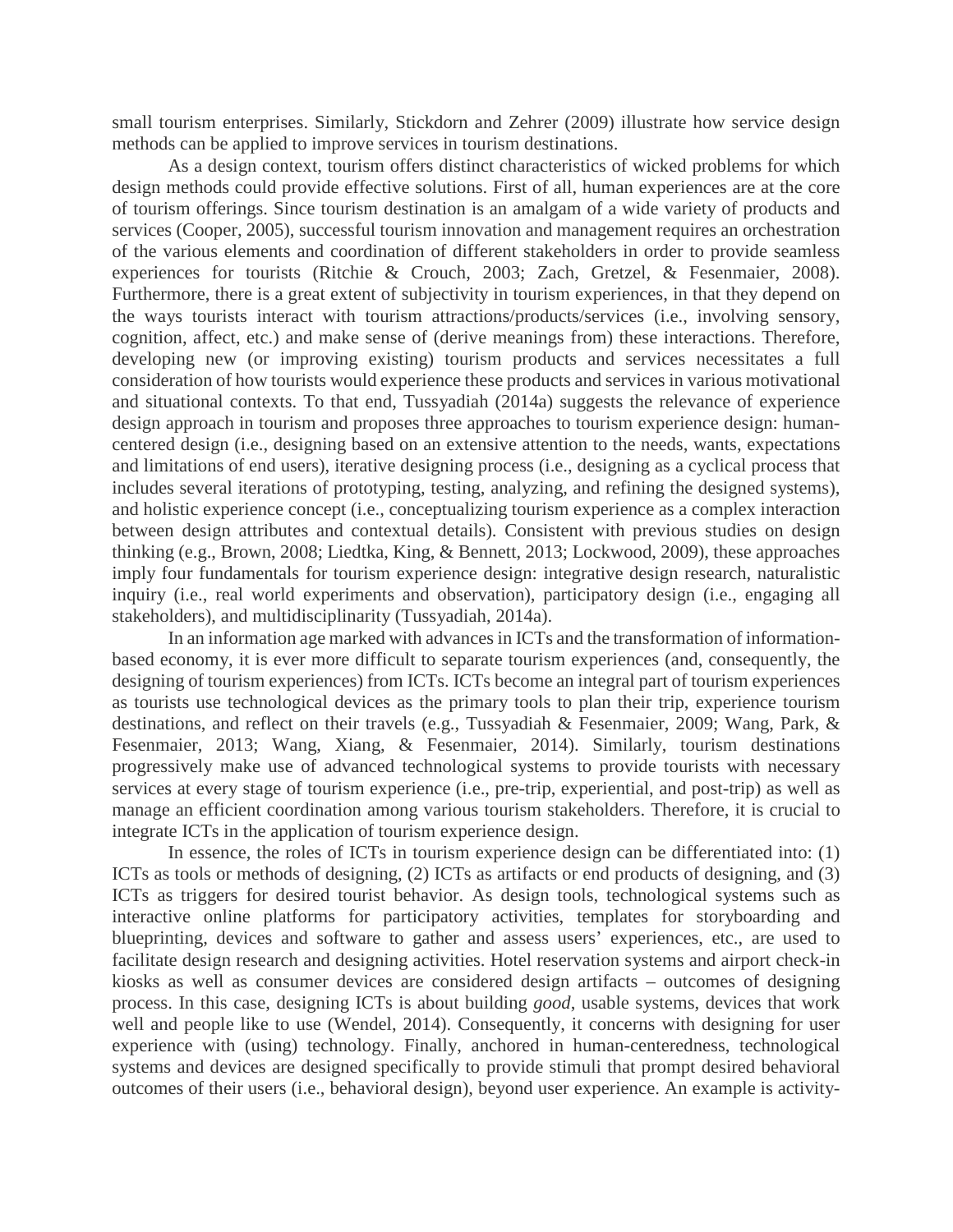tracking devices designed to promote active, healthy lifestyle. With the transformation of tourist behavior as the ultimate target, designing ICTs for tourism experience is about building systems that are both good and behaviorally effective (Fogg, 2009; Wendel, 2014).

This chapter focuses on the third role of ICTs in tourism experience design by emphasizing the foundation and approaches to designing technological systems with a consideration of transforming tourist behavior, including design intervention practices (e.g., Tromp, Hekkert, & Verbeek, 2011). As the core area of human-computer interaction (HCI), Verbeek (2015) argues that because technology-in-use helps shape the interactions between humans and their environment, designing interactions is about designing relations between humans and the world (Verbeek, 2015). This signifies the phenomenological concept of technological mediation in human experiences (Ihde, 1990; Verbeek, 2007; 2008; 2015) and its application in tourism context (Tussyadiah & Fesenmaier, 2009; Wang, Park, & Fesenmaier, 2013). Additionally, behavioral design is often associated with providing technological solutions to persistent behavioral problems (Datta & Mullainathan, 2012; Wendel, 2014), such as lack of self-control, lack of attention (e.g., mindlessness), and/or lack of cognitive ability. In these cases, a better understanding on why people behave in a certain way or make certain decisions (i.e., theories in behaviorism) helps guide behavioral manipulation process from defining and diagnosing the behavioral problems to designing, testing, and refining solutions for these problems. Purposively, this chapter provides approaches to behavioral design facilitated by ICTs based on Tussyadiah's (2014a) fundamentals to tourism experience design (i.e., design doing) with key insights from HCI, philosophy of computing, and psychology.

## **2. Theorizing Behavioral Design in Tourism**

Behavioral design is an active attempt to deliberately and effectively affect human behavior. Research in psychology, behavioral economics, and persuasive technology provides an explanation on how the environment plays a role in influencing a wide range of human behaviors and provides contexts in which these behaviors occur (e.g., Maslow & Mintz, 1956). Beckman and Barry (2007) suggest that contexts (including immediate physical and situational surroundings, culture, history, etc.) provide a basis for the meaning and significance attached to roles and behavior. In essence, Thompson (1986) argues that natural behavioral design is associated with two arrays and a correlation: an array of behaviors, an array of circumstances, and a correlation between the two arrays such that a certain behavior is deployed in a particular circumstance. Design is, thus, about matching a form of behavior to the circumstance in which the target behavior is typically employed.

Indeed, design science applies principles of behaviorism that attach human behavior with the environment, such as operant conditioning (Skinner, 1938; 1953) and social learning theory (Bandura, 1977). The basic tenet of operant conditioning states that behavior that is reinforced (rewarded) tends to be strengthened or repeated, while behavior that is not reinforced (ignored or punished) tends to be weakened or extinguished. It contributes to behavior shaping and modification by providing the guiding principles to design the conditions for behavior reinforcement. For example, in order to shape extremely complex behavior, Skinner (1953) suggests moving the conditions required to receive rewards a step closer to the target behavior (i.e., successive approximation). Social learning theory (Bandura, 1977), on the other hand, states that behavior is learned from the environment through observation of the behavior of others (i.e., models). Human beings are considered active information processors who think about the relationship between their behavior and its consequences. Designing with behaviorism in mind, it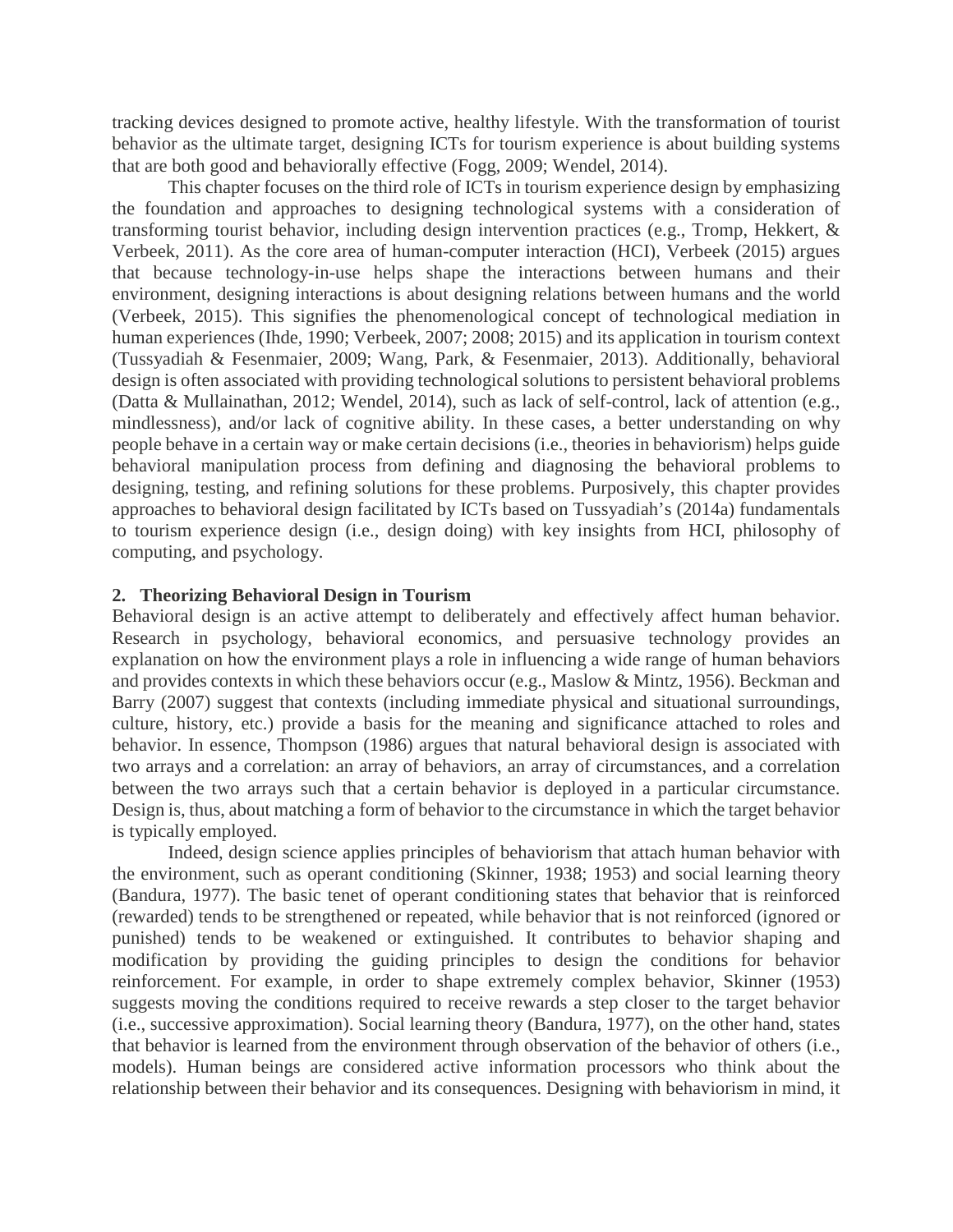is suggested that treatments (i.e., rewards or punishments) delivered based on actual performance are proving most powerful in producing behavioral change (Bandura, 1977; Bandura, Adams, & Beyer, 1977).

In the early practices of tourism design (i.e., originated from the field of regional planning, urban design, and architecture), designing for tourism experiences involves altering the physical environment (e.g., tourist sites, built environments), manipulating the design elements (i.e., forms, layouts) in ways that condition tourists to deploy or restraint from deploying certain behaviors. For example, Gunn (1988) provides guidelines and principles to design the *vacationscape*, various tourism attractions, both natural and commercial, that enhance visitor experience and maintain the natural integrity of the environment. The guidelines suggest different building layouts and configurations of tourism resort sites that result in different behavioral outcomes among visitors (e.g., Gunn, 1988; 2002; Mills, 1983). Grouping buildings together around a communal space will encourage visitors to engage in social activities, while placing them apart from each other will curb social activities and help accentuate the feelings of seclusion and exclusivity. Additionally, the marking of hiking trails (e.g., with signage, fences, railings) is a design manifestation to regulate the flow of tourist movements and restrict trampling of protected areas. Similarly, the terms *servicescape* (Bitner, 1992) and *atmospherics* (e.g., Hoffman & Turley, 2002) are suggested to denote the (often consciously designed) settings in which certain consumption behavior takes place. Bitner (192) proposes three dimensions of servicescape: (1) ambient conditions, (2) spatial layout and functionality, and (3) signs, symbols, and artifacts. Rosenbaum and Massiah (2011) extend these environmental dimensions to include physical, social, socially symbolic, and natural dimensions. Designing for desired consumption behavior (e.g., buy more, stay longer), thus, involves tinkering with these servicescape dimensions, creating the circumstance, the context, to which consumers respond with an action (Wakefield & Blodgett, 1996).

Based on these practices, behavioral design in tourism is about priming tourists to perform target behavior through environmental cues and reinforcement. However, other factors such as motivation and personal characteristics influence how tourists respond to various environmental stimuli. To that end, Fogg (2007; 2009) proposes a behavioral model, called Fogg Behavioral Model (FBM), which consists of three factors: *motivation*, *ability* (i.e., simplicity), and *triggers* (i.e., a cue to act now). All of these factors must be present at the same moment for an intentional action (*behavior*) to occur (i.e.,  $[B = MAT]$ ). He further suggests the diminishing marginal returns that happen with increasing motivation and ability, suggesting that motivation and ability are tradeoffs of some sorts. That is, increasing motivation (e.g., by providing rewards) is not always the solution to increase behavior performance, increasing ability (e.g., by simplifying tasks) often is. Finally, when the combination of motivation and ability positions a person above the behavior activation threshold, a trigger (e.g., a sounding alarm, a growling stomach, a text message) will cause her to perform the target behavior. Building upon FBM, Wendel (2014) proposes a model called Create Action Funnel, which includes five stages (i.e., mental events) through which a potential action needs to pass in order for it to be performed/undertaken: *cue* (i.e., external and internal triggers that make a person thinks about an action), *reaction* (i.e., intuitive processing, automated response to the idea), *evaluation* (i.e., the action rises to conscious awareness with a considerations of its costs and benefits), *ability* (i.e., feasibility of taking action) and *timing* (i.e., when to take action). It is suggested that the target behavior can fall out of the funnel at any stage (Wendel, 2014) as people fail to recognize cues, inhibit negative response, fail to recognize value, unable to act, or perceive no sense of urgency (i.e., procrastination).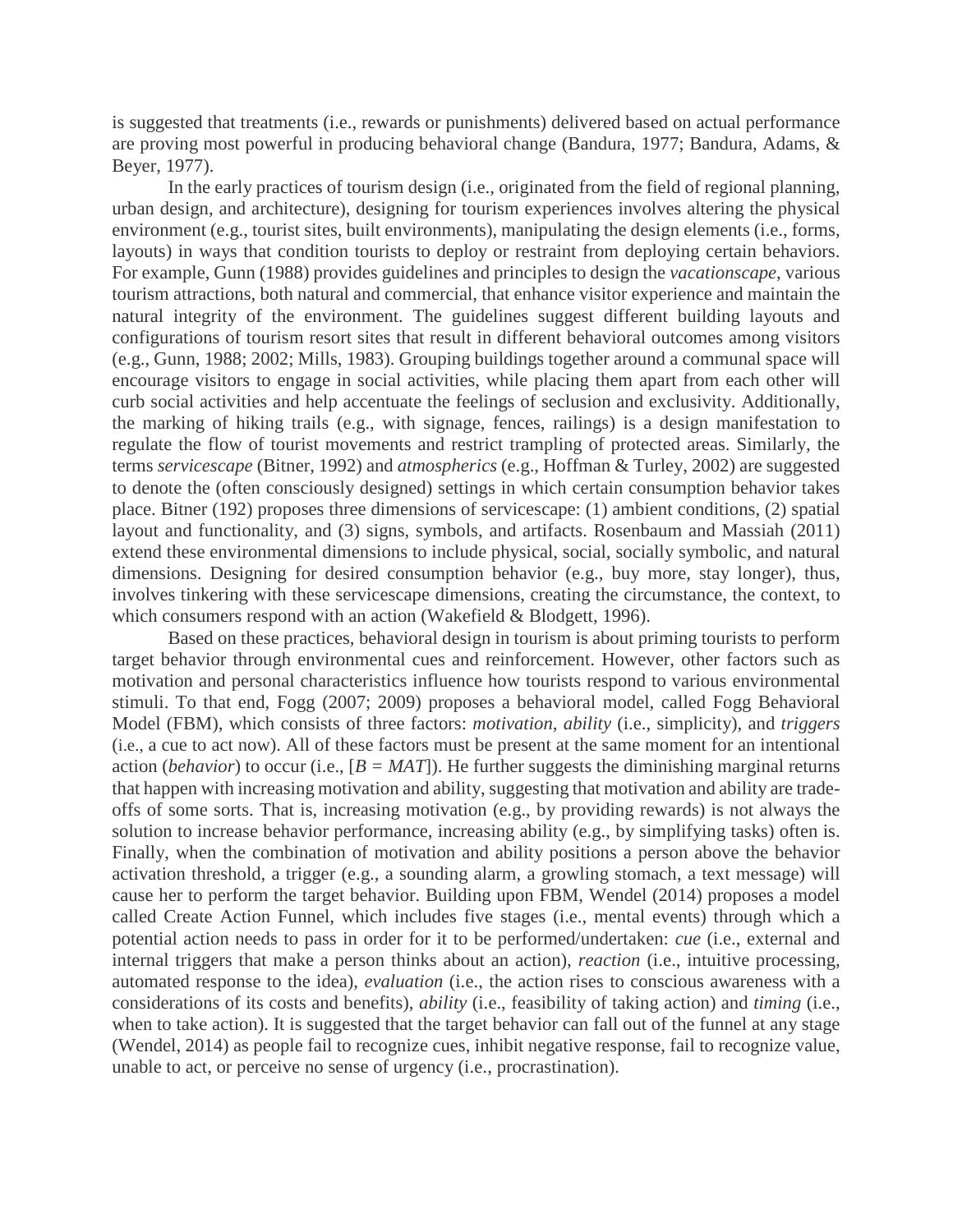These behavioral models provide design consequences for tourism experience design in order to discourage undesired behavior and encourage desired behavior (Fogg, 2009; Tromp, Hekkert, and Verbeek (2011)). Indeed, the three factors in FBM are the focal area for designing persuasive technology (Fogg, 2009; Fogg & Hreha, 2010). That is, aiming at behavioral outcomes entails designing for motivation, designing for ability, and designing for triggers/cues. To increase motivation, Fogg (2009) suggests applying three elements: pleasure/pain, hope/fear, and social acceptance/rejection, consistent with reinforcements and punishments in operant conditioning (Skinner, 1953). In terms of designing for ability (i.e., simplicity), consistent with negative reinforcements in operant conditioning (Skinner, 1953), Foggs (2009) suggests that ICTs should reduce or eliminate these six elements associated with performing target actions: time, money, physical effort, brain cycles (i.e., deep thinking), social deviance, and non-routine. Indeed, performing a routine requires intuitive response with less cognitive effort to almost no thinking (i.e., as in fast thinking [Kahneman, 2013] and the habit loop [Duhigg, 2012]), while unfamiliar behavior typically involves intensive thinking with conscious cost-benefit calculations (Wendel, 2014). Lastly, in terms of providing cues (triggers), technological systems can be designed as sparks (targeting low motivation), facilitators (targeting low ability), and signals (targeting high motivation and high ability). In tourism context, various context-aware smartphone apps can be considered triggers as they alert travelers to head to the airport in anticipation of their flight (a signal), remind them to finish a hike or a tour (a spark), and make it easier to share travel pictures with friends (a facilitator).

Siegel and Beck (2014) bring to attention the temporality aspect of behavioral design, arguing for technological systems that are designed to facilitate attitudinal and behavioral transformation over time (i.e., slow change) as opposed to immediate or quick change. Slow change behavioral design is typically associated with behavior that is difficult to initiate and requires sustained user engagement over time (Karapanos, 2015), such as recovering from addiction or bad habits, increasing environmental responsibility, and general self-improvements. In tourism, shaping socially responsible behaviors (e.g., appreciation of cultural heritage and conservation ethics) can be considered slow change, while targeting on-site actions through influencing tourists in decision making processes is fast change behavioral design. An example to designing for immediate experience is the use of context-aware systems combined with gameplay and social networks (e.g., Tussyadiah, 2012; Bulencea & Egger, 2015) to persuade tourists to visit particular tourism attractions and establishments by instantly rewarding their performance (e.g., with points, badges, positions in leaderboards, coupons, etc.).

Finally, Tromp, Hekkert, and Verbeek (2011) consider a wider implication of behavioral design involving technology, in that target behavior should realize desired social implications. They propose a framework positioning behavior in between human-technology interactions at a lower level (representing ways of influencing) and social implications at a higher level (representing reasons for influencing). While human-technology interactions address individual concerns, social implications denote collective concerns (i.e., concerns people have as a family, an organization, a society). In that, the target behavior should be perceived as a means to achieve individual goals as well as desired social implications. In many cases, individual and collective concerns do not coincide. For example, there are often conflicts between own comfort (individual concern) and the importance of preserving the environment for future generations (collective concern) corresponding to sustainable tourism behavior. Hence, they argue that the power of design lies in bridging between these concerns.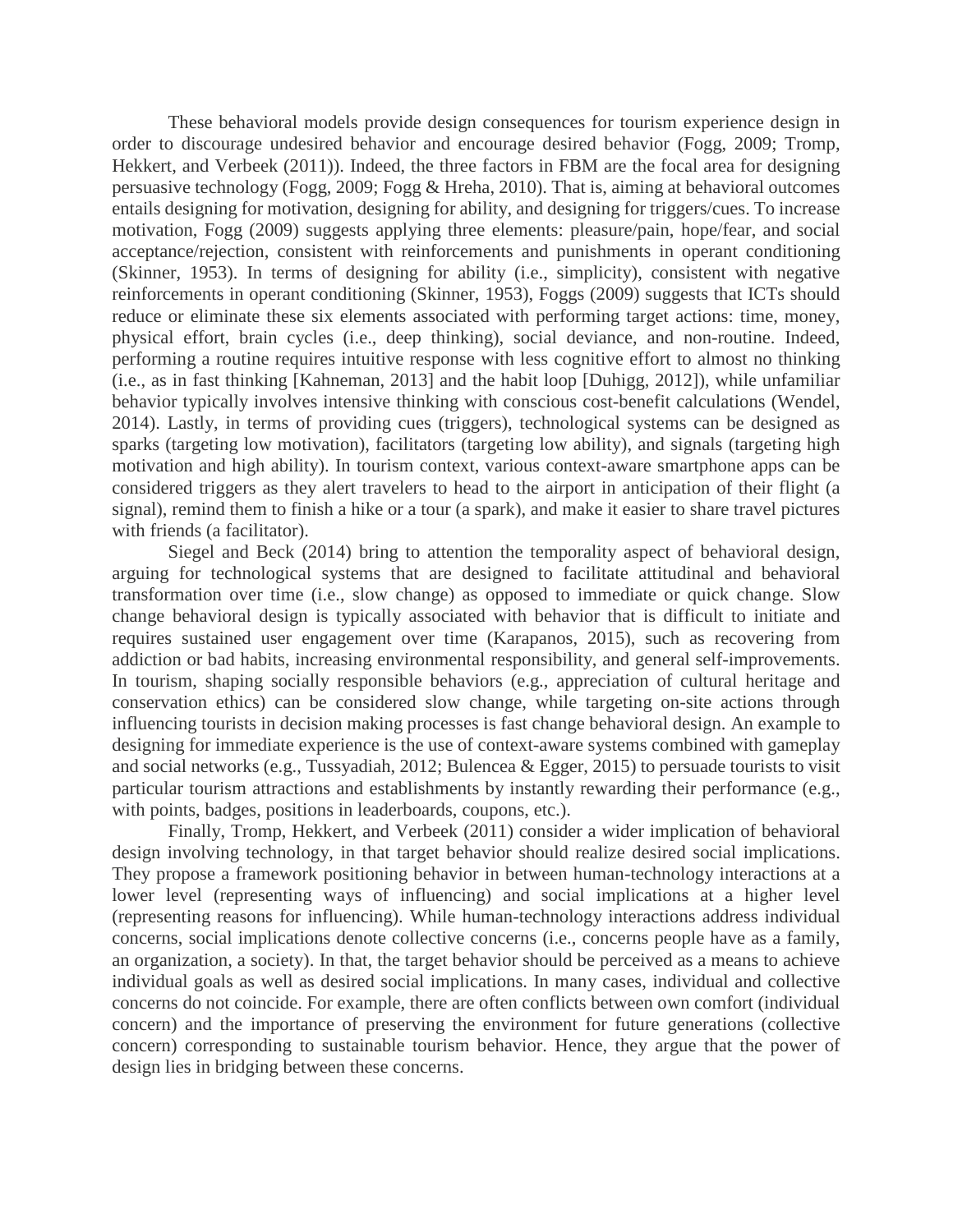### **3. Theorizing Technological Mediation in Tourism**

In order to design technological systems that transform tourist behavior, it is important to situate the roles technology plays in tourism experiences, specifically in terms of mediation. The modernist approach to technological mediation assumes that technology is *neutral*; technological products (i.e., machines) function as tools people use to interact with the world (Verbeek, 2005). However, recent literature in philosophy of computing suggests non-neutrality of technology in mediated experiences (e.g., Ihde, 1990; Verbeek, 2005; 2007; 2008; 2015). Rather than thinking of technology as functional, post-modernist and post-humanist perspectives recognize the mediating role of technology as transforming human experiences (Verbeek, 2005; 2015). These perspectives signify the crucial role of ICTs in behavioral design. In its simplest form, the creation of mechanical clocks makes temporal coordination and comparison possible and, consequently, directs people to orchestrate practices and processes more efficiently (Simpson, 1995). In this case, technological systems change human behavior across space and time and transform social life (Wise, 1997). Comparably, it can be observed in the designing of schedules, itineraries, and opening hours of tourism attractions to shape tourist behavior and experience, influencing duration, pace, and intensity of interactions during a visitation. More recently, the advancement in artificial intelligence enables technology to track (and model) tourist behavior, use it to predict future states, and proactively recommend actions to tourists (see Tussyadiah & Wang, 2014). For these experiences, what is being designed is not the *thing* (technological artifacts), but the human– world relation in which experiences take shape (Verbeek, 2015). Therefore, Verbeek (2015) asserts that designing technology is, essentially, *designing* human beings.

The theory of mediation suggested by Ihde (1990) is useful to elucidate the roles of ICTs in tourism experience. Using a post-phenomenological approach, he analyzes and proposes four types of relations between human being, technology, and the world (i.e., schematically: [Human – Technology – World]) in mediated experiences: embodiment, hermeneutic, alterity, and background relations (see Table 1 for schematic representations of these relations). *Embodiment* relation denotes a symbiosis between humans and technology, a unity that is directed at the world (i.e., schematically:). An example of this mediation is the experience of seeing through *Google Glass* (Tussyadiah, 2014b), where wearable technology becomes an extension of human bodies, allowing for visual perception to take place. *Hermeneutic* relation explains the roles of technology to represent the world through symbols/values that need to be read/interpreted in order to understand the world. An example is tourists using a weather app on a smartphone; while the device does not provide direct experiences of rain or sun (cold or hot), tourists read the symbols (or numbers) to interpret the condition of a tourism destination. *Alterity* relation illustrates how humans interact with technology as an agent, with the world at the background of this interaction. In this relation, technology is considered an agent, a social actor (Tussyadiah, 2014c), thus, the *terminus* of experience. An example is tourists making use of check-in kiosks at an airport or ticket machines at a train station. Finally, *background* relation indicates that technology serves as the context (at the background) of human actions, such as the warmth from a heating installation.

In light of recent technological advancement, Verbeek (2009; 2015) suggests additional relations that are not captured in Ihde's four categories: cyborg, immersion, and augmentation. The term *cyborg* relation is used to explain the hybridity between humans and technology, where devices are not worn on (external to), but integrated (implanted) into human bodies. Therefore, this relation is more intimate than embodiment as humans and technology become a hybrid being. *Immersion* relation describes human interactions with smart environments, ambient intelligence (i.e., technology merges with the world), or persuasive technology (Fogg, 2003), where technology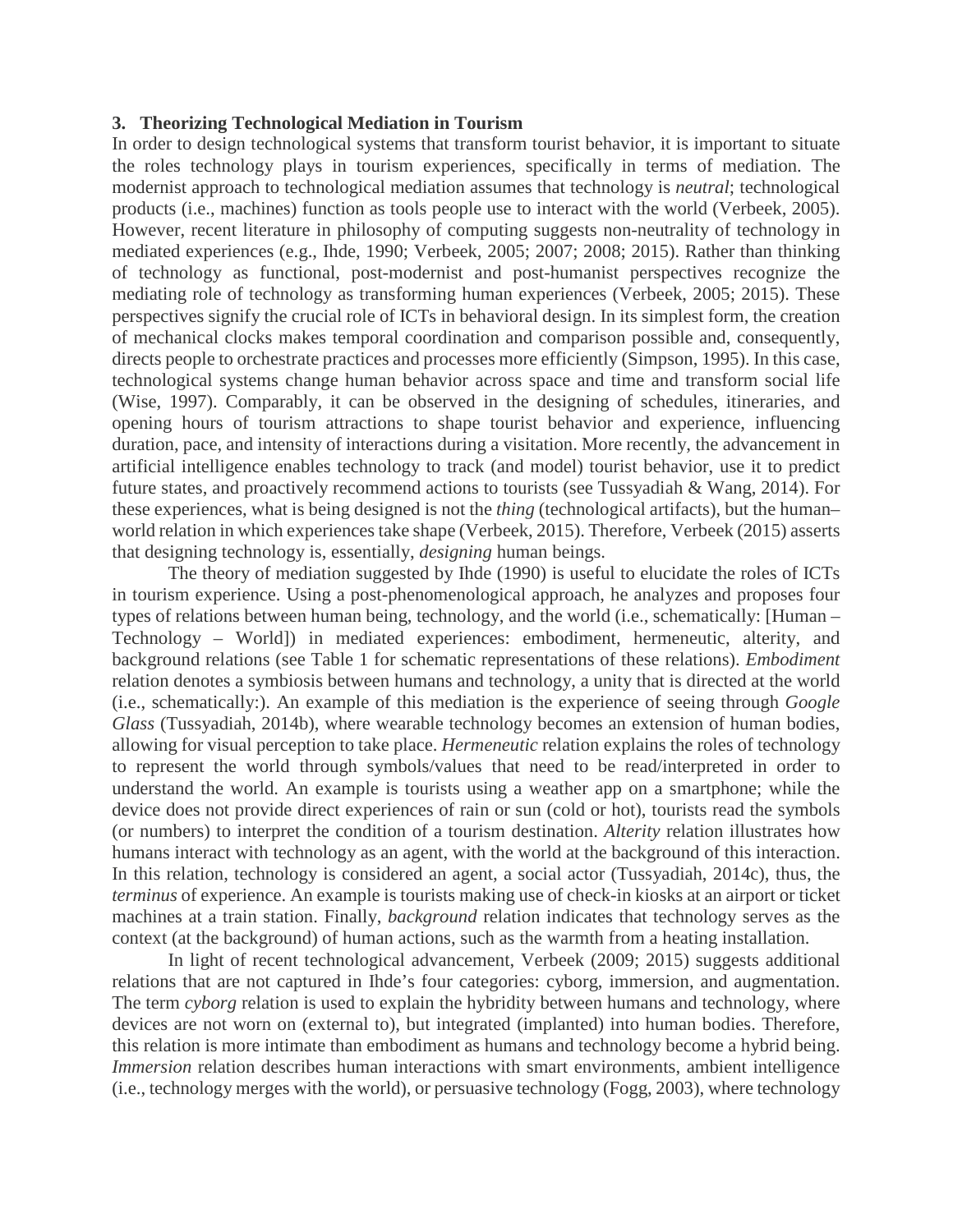serves as the interactive context (not just a background) for human actions (Verbeek, 2009). In tourism, interactive exhibits in museums (e.g., Warpas, 2014) and the development of smart destination supported by the internet-of-things demonstrate this relation. Lastly, Verbeek (2015) added *augmentation* relation to explain the use of face-mounted wearable technology that is equipped with information overlay. In essence, this is a combination of embodiment and hermeneutic relations, whereby technology is embodied (as in seeing through Google Glass) and, in return, it provides a representation of the world that needs to be read. The use of wearable augmented reality in tourism attractions (e.g., Leue, Jung, & tom Dieck, 2015; tom Dieck & Jung, 2015) is an example of augmentation relation. Importantly, these relations demonstrate that technology helps shape human experiences, assisting human beings in gaining knowledge about the world and making important (in some cases, moral and ethical) choices. To this end, Verbeek (2015) argues that technological mediation is part of the human condition and, therefore, should take "a central place in the conceptual framework that implicitly and explicitly guides design activities" (p. 31).

| <b>Initial Mediation Relations</b>                                                             | <b>Extended Mediation Relations</b>                                                                                                           |
|------------------------------------------------------------------------------------------------|-----------------------------------------------------------------------------------------------------------------------------------------------|
| <b>Embodiment Relation:</b><br>$[(\text{Human} - \text{Technology}) \rightarrow \text{World}]$ | <b>Cyborg Relation:</b><br>$[Human/Technology \rightarrow World)]$                                                                            |
| Hermeneutic Relation:<br>$[Human \rightarrow (Technology - World)]$                            | Immersion Relation:<br>[Human $\leftrightarrow \Box$ Technology/World)]                                                                       |
| <b>Alterity Relation:</b><br>$[Human \rightarrow Technology (World)]$                          | <b>Augmentation Relation:</b><br>$[(\text{Human} - \text{Technology}) \rightarrow \text{World} +$<br>$Human \rightarrow (Technology - World)$ |
| Background Relation:<br>[Human (Technology/World)]                                             |                                                                                                                                               |
| Source: Ihde (1990)                                                                            | Source: Verbeek (2015)                                                                                                                        |

**Table 1.** Schematic Representation of Technological Mediation

In addition to the aforementioned types of mediation relations, how technology influences humans in mediated experiences is an important design consideration for tourism. Using the human body as a reference, Dorrestijn, van der Voort, and Verbeek (2014) explain four dimensions of human–technology arrangements or points of contact through which technology influences human experiences (see Figure 1a): (1) before-the-eye/cognitive (i.e., technology aids in decisionmaking processes through guidance and persuasion), (2) to-the-hand/physical (i.e., technology influences bodily actions, such as through coercion and mediated gestures), (3) behind-theback/environmental (i.e., technology indirectly influences behavior through technical determinism and environmental conditioning), and (4) above-the-head/abstract (i.e., the role technology plays in our thinking, such as having utopian or dystopian views of the impacts of technology in society at a general level). The first two points of contact represent direct influences, while the rest indirect, with technology serving as contexts of experiences. In the designing processes, these points of contact guide the assessment of how technology should impacts user behavior (e.g., coercion, guidance, persuasion) and how these may provoke reactions from different users (Dorrestijn, van der Voort, & Verbeek, 2014; Verbeek, 2015). From a slightly different angle, using the dimensions of salience/visibility (i.e., apparent vs. hidden) and force (i.e., weak vs. strong), Tromp, Hekkert, and Verbeek (2011) classify technology influence on human experiences into four types: coercive (apparent, strong), persuasive (apparent, weak), seductive (hidden, weak), and decisive (hidden,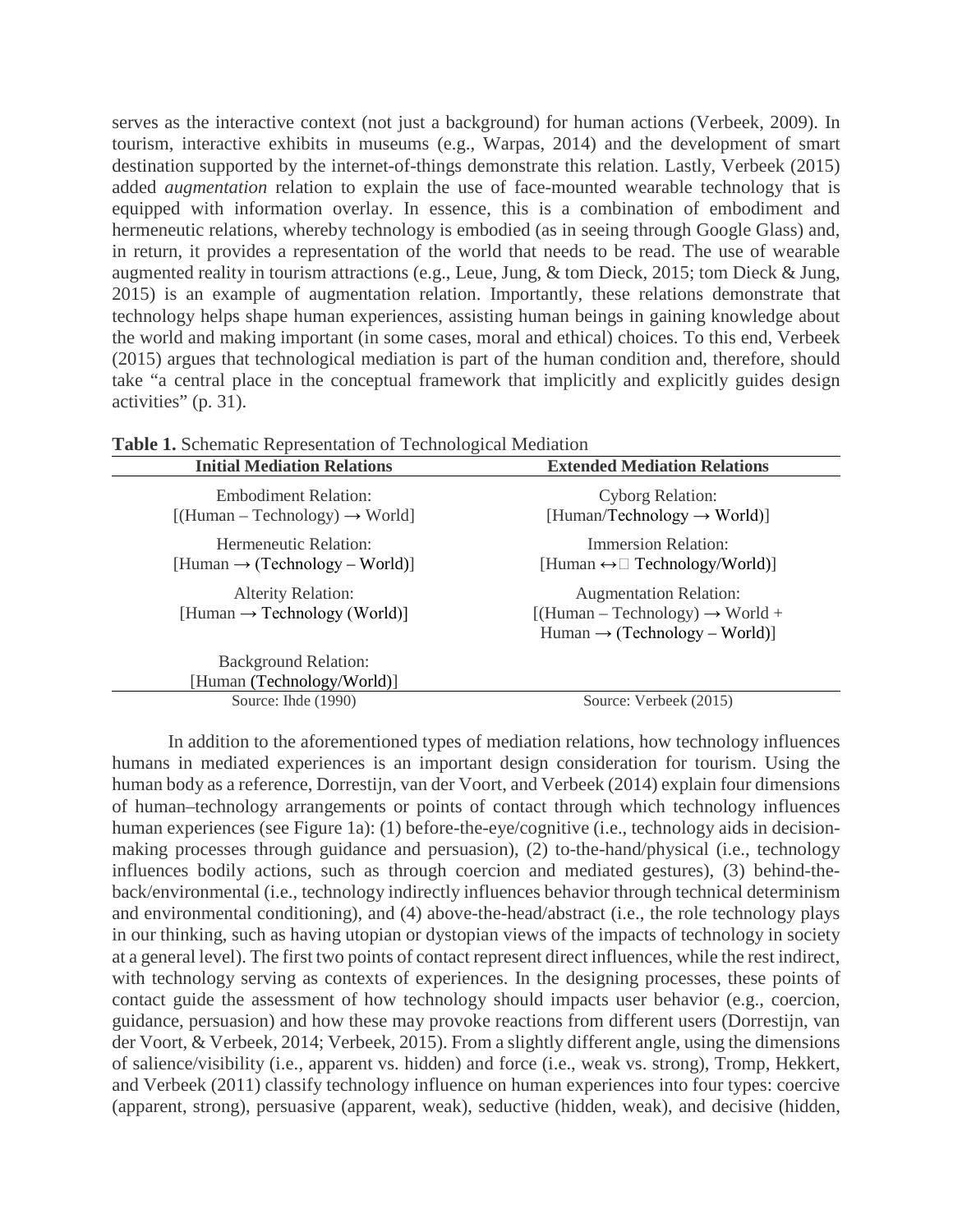strong) influence (see Figure 1b). Examples of the four influence types in tourism design are the "no entry beyond this point" signs in an attraction, similar to a pop-up warning on a website (coercive, discouraging access), recommendations to visit nearby points of interests on smartphones (persuasive, encouraging visitation), the impacts of using first-person view cameras on the types of activities participated in the destinations (seductive, encouraging actions/performance), and online travel community providing password-protected resources for members only (decisive, encouraging subscription). Tromp, Hekkert, and Verbeek (2011) suggest that design strategies corresponding to different influence types should be applied accordingly to generate meaningful experiences.





# **4. Guiding Principles for Technology and Behavioral Design in Tourism**

Based on the aforementioned theories and conceptual models, a set of guiding principles for tourism experience design involving ICTs is proposed in the following section. First and foremost, it is imperative for tourism destinations to identify design problems, the target behavior that will be effective as a means to achieve the overall goal of creating meaningful tourism experiences for tourists. In order to do this, designing starts with selecting the right target outcomes from both sides: the tourists (at the individual and social levels) and the destination. Target behavior should then be identified from a range of possible actions that tourists could undertake in order to arrive at these outcomes in the most efficient way. A deep understanding of the tourists and their behavior will guide the conceptual design, whether designing should aim at a behavioral reinforcement (i.e., facilitation) or behavioral intervention (i.e., changing patterns of actions), whether the target behavior would require slow change (e.g., long-term travel planning behavior) or immediate actions (e.g., on-site decisions), etc. Gauging tourist motivation and ability as well as reactions to various stimuli in relation to target behavior will also provide insights on the structure of detailed actions and how to prepare the environments (i.e., contexts) to condition for these actions. Considerations of the roles of ICTs, whether to serve as the context of experience or to sense the right environment in order to provide triggers, and the types of influence they infer on the tourists, are integral in the conceptual design.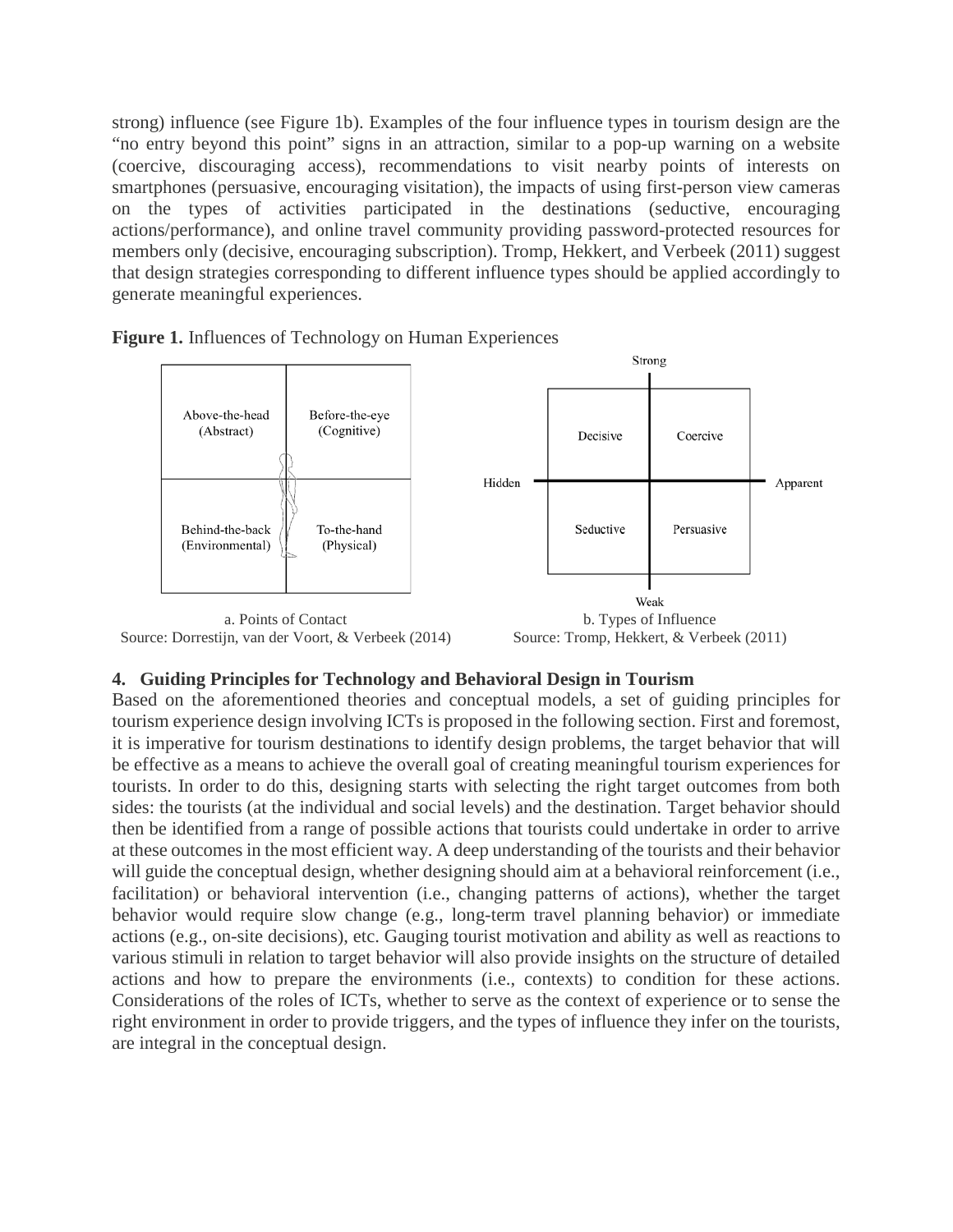#### *Design Approaches*

Tussyadiah (2014a) lays a theoretical foundation for tourism experience design with the considerations for human-centeredness, iterative process, and holistic experience concept. The key to behavioral design through ICTs is placing the humanness of tourists at the center of designing process. The theories of mediation inform that tourism experience design involving ICTs is about designing technological systems that are both effortless (simple) and enjoyable (motivating) for tourists and effective in instilling target behavior. In interaction systems design, humancenteredness is codified in the ISO standard of *human-centered design for interaction systems*  (ISO 9241-210, 2010), which includes six basic principles: (1) the design is based upon an explicit understanding of users, tasks, and environments, (2) users are involved throughout the design and development, (3) the design is driven and refined by user-centered evaluation, (4) the process is iterative, (5) the design addresses the whole user experience, and (6) the design team includes multidisciplinary skills and perspectives. At the lowest level, designing process should include tourists in usability testing of technological systems (e.g., focus groups to gain tourist feedback on design prototypes). However, in order to generate relevant and effective systems, it is important that the entire designing process is informed by a thorough understanding of what influence certain tourist experience. In line with Sleeswijk Visser, Stappers, Van der Lugt, and Sanders (2005), tourists are experts of their experience. Therefore, they need to be integrated early in the process and participate in all designing activities. As argued by Sanders and Stappers (2014), design practices move from designing *for* people, to designing *with* people (i.e., co-design) and *by* people.

Design methods are characterized with experimentation aimed at iterating toward a "better" answer (Liedtka & Ogilvie, 2011). The design cycle is typically consisting of the following components: analysis, design, prototype, and test (Ladner, 2015) or understand, discover, design, and refine (Wendel, 2014), indicating activities of problem finding, problem selection, solution finding, and solution selection (Beckman & Barry, 2007). The key is that design cycle is never a clean and linear pass-through process (Fraser, 2006), it requires repeating the design cycle again and again until satisfactory design is obtained. Design practices are characterized with fast learning (through human-centered discovery) and rapid prototyping, suggesting the unique role of research in designing. Sanders and Stappers (2014) illustrate the many relationships between design and research: (1) overlapping collaboration between design and research, (2) research as important ingredients in design, (3) design as part of research, and (4) design and research as separate practices. In light of these different relations, Tussyadiah (2014a) suggests that in tourism experience design, design research is distinct from but integral to designing, which is Sanders and Stappers's second relation. Drawing from Evenson and Dubberly (2010), integrative design research approaches consisting of explorative, generative, and evaluative research, each corresponding to different activities in the design cycle, are suggested as parts of the iteration.

Lastly, behavioral design should be targeted toward achieving the goals that are inclusive of all aspects of an experience. Even though behavioral interventions tend to be incremental (e.g., tiny habit-forming activities), it is based on a consideration that these activities are supportive of a holistic experience. Therefore, designing behavioral intervention for on-site activities cannot be done in isolation from pre-trip and post-trip experience. It is an integral part of what tourists will enjoy, reflect, and derive meaning from. Also, changing one behavior (or conditioning any one aspect of an experience) most likely casts an influence on subsequent actions and, eventually, transforms the overall experience. Further, it is also important to position tourism experience in its role within the life of a tourist, in that tourism and everyday experiences are intertwined and shape one another.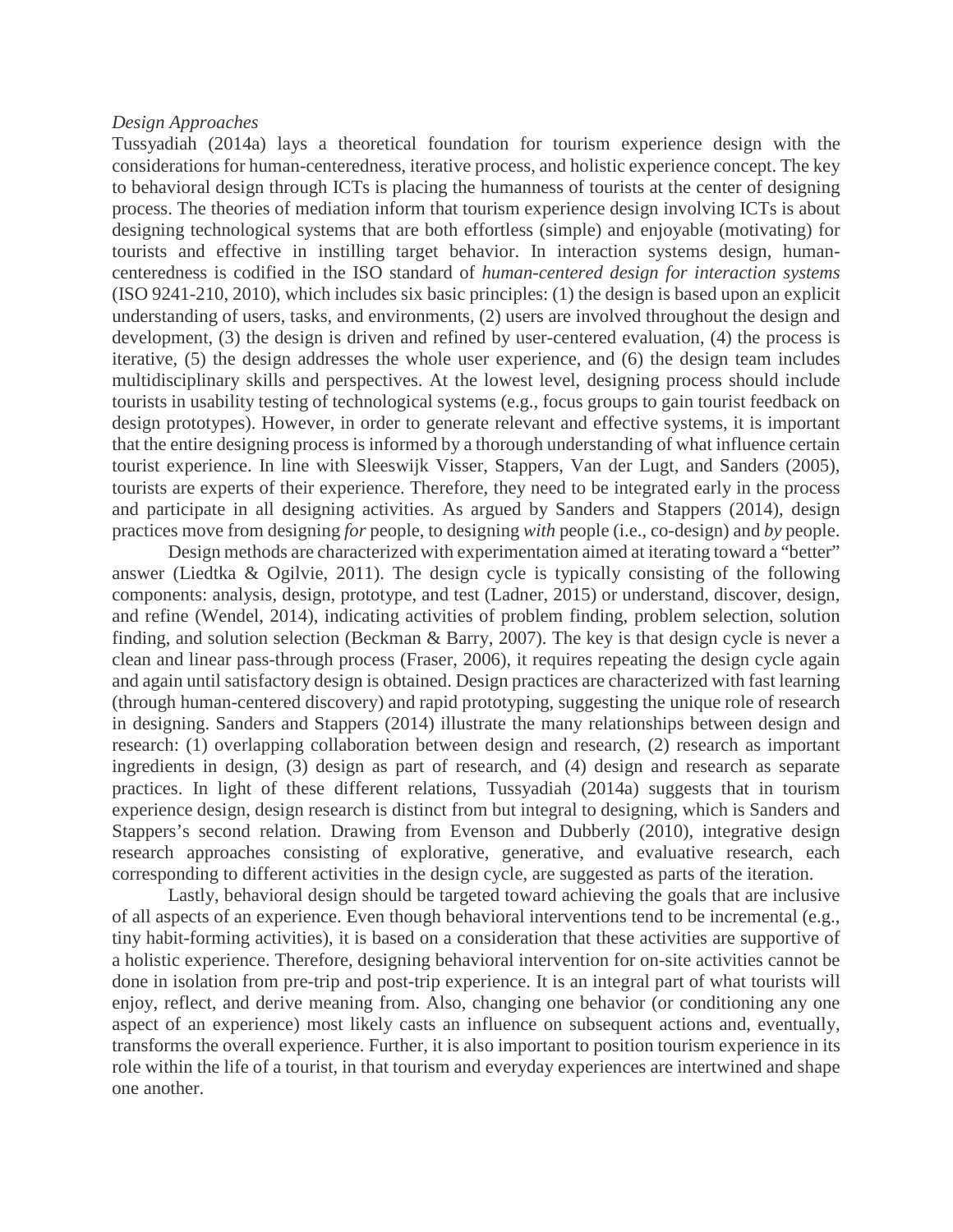### *Design Tools*

As an experience, tourism is temporary in nature (i.e., confined within the duration of a trip). As a result, many design issues in practice concern with on-site behavioral design problems that require immediate actions (as opposed to slow change). However, extending the temporal dimension of tourism experience to include pre-trip and post-trip experiences and integrating technology use behavior into the equation, slow change behavioral design can be relevant to tourism. In the interest of bridging the theories into practice, relevant on-site behavioral intervention scenarios are illustrated in the following. Tourism destinations may face the problems of extreme overcrowding in some areas and underutilization in others (i.e., activity dispersion problems), resulting in economic, social, and environmental challenges for the region and concerns over low tourist satisfaction. Diverging tourist movement, which requires intervening tourists to avoid certain attractions during a period of time, can achieve the goal of dispersing tourism activities in a destination. Additionally, tourism attractions may identify problems of low visitor engagement, which limits the cognitive and affective experiences, thus the potential to develop a deeper emotional attachment. Enhancing artifacts through digital means may spark imagination and interest among visitors, leading to a higher level of engagement (e.g., Leue, Jung, & tom Dieck, 2015; tom Dieck & Jung, 2015; Warpas, 2014).

The prevalent use of smartphones for everyday experiences indicate that people are familiar with technological applications that explicitly or implicitly suggest actions, proactively or on demand: a navigation app telling them to turn right, a photography app reminding them to take a selfie, a digital assistant app suggesting a popular place for lunch nearby, a weather alert, etc. A navigation app (such as Google Map) can go further to alert users of traffic congestions (e.g., marking the routes in red) or notify users that the destination will be closed by the time they reach it. Falling under the category of persuasive technology (Fogg, 2003), these systems are designed to deliver *tiny* behavioral interventions, sending apparent influences (e.g., through rewards and punishments) to shape user behavior on behalf of marketers, managers, teachers, doctors, etc. Furthermore, intelligent personal devices (e.g., smartphones, smart watches, etc.) are able to track and "model" the behavior of (and give feedback to) their users, the capacity that will improve as uses intensify. From tourism design point of view, tapping into tourists' personal technology for behavioral intervention (i.e., leading tourists to undertake certain actions in order to solve design problems) is a worthwhile technological solution. Using personal devices also allows behavioral design approaches to address experiences with a high level of granularity, making it possible for tourism destinations to target behavior deeper into the micro-moments in situated tourism experiences.

Presented in Table 2 is an array of design tools corresponding to four stages/activities in the design cycle provided for tourism destinations engaging in behavioral design with ICTs. In the aforementioned design problems, the first step to addressing tourist dispersion and engagement issues is to take a closer look at the physical, cognitive, emotional, and social aspects of tourist behavior relevant to the design problems; how tourists make decisions on-site (i.e., in cases of planned vs. spontaneous activities), how they deal with disruptions to planned behavior (e.g., changes in the environment/condition, limited ability), what sparks their motivation (i.e., both externally and internally), how they compromise individual and collective concerns, etc. Importantly, these patterns should also be observed as emerging from (in the context of) personal technology use to elucidate the perceived roles and influences of technology on tourist behavior and the ways these influences are perceived and responded. For example, explorative and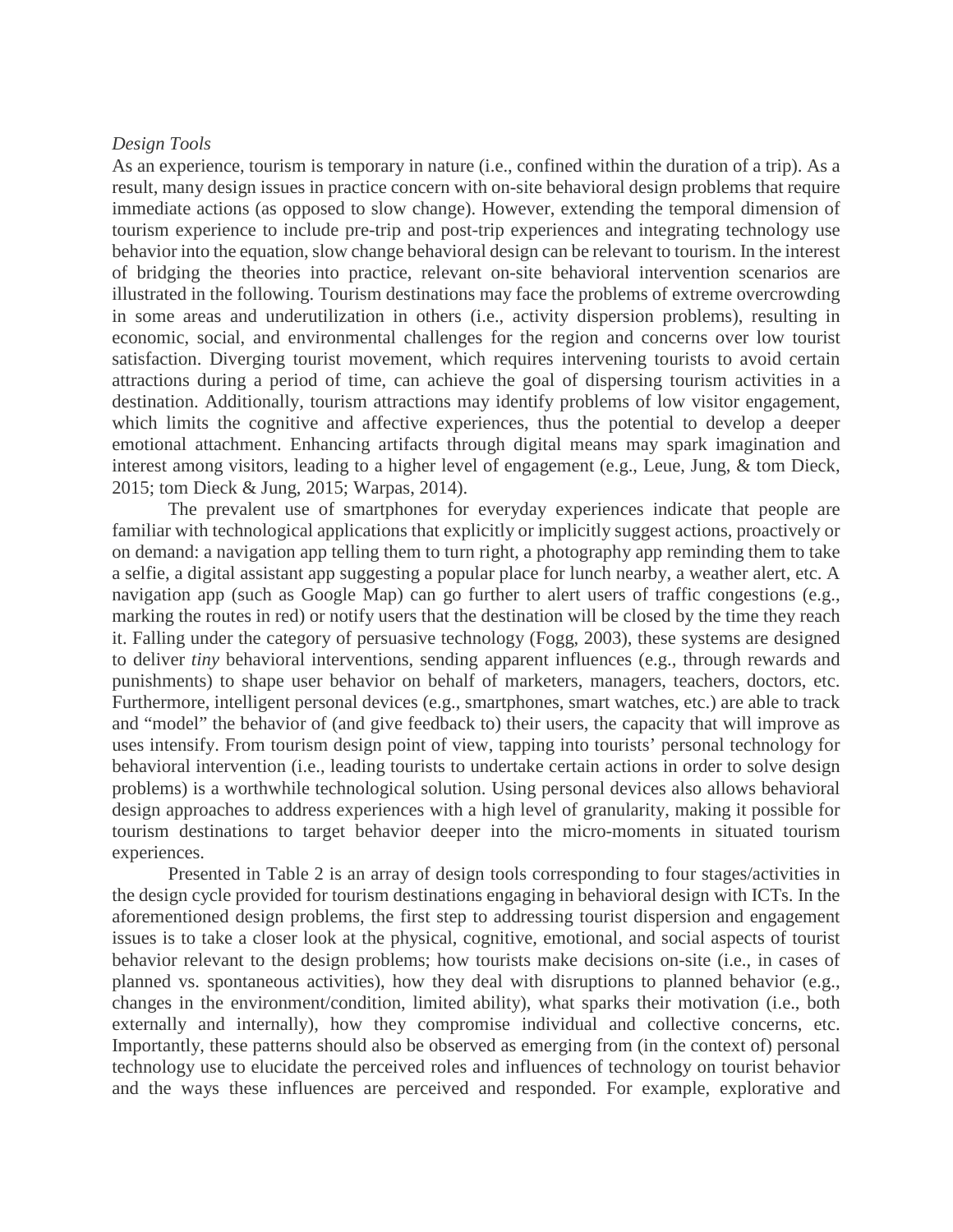generative research could be targeted to understand how tourists react to notifications, recommendations (persuasion), or warning (coercion) from a technology (i.e., for consideration of types of influence, mediation relations), if different ways of facilitating perception (i.e., tourists  $\leftarrow$  world), such as augmentation and mediated gestures, result in desired actions (i.e., tourists  $\rightarrow$ world), fear and angst toward the role of technology in the society at a general level, etc.

Guided by these insights, involving tourists and all stakeholders in a series of constructive research and participatory design techniques will shape the conceptual design and prototype of the technological systems. From the technology development perspective, it is also about configuring the infrastructure to enable real-time machine-to-machine interactions (e.g., sensors, cloud, network). Therefore, generative research activities should produce action (behavior) scenario, ICT system scenario, and interaction scenario. The next step is to involve tourists in testing the prototypes, which could by setting up a field experiment with different intervention strategies (e.g., types of influence, types of interaction) and varying environmental conditions (e.g., timing, reward systems). Iterations of these activities will lead to the system design (e.g., interface, infrastructure) that is ready for implementation.

| <b>Activities</b>                                                                                                                                                                                                            | <b>Approaches</b>                                                                                                                                           | <b>Tools</b>                                                                                                                                                                                                                                 | <b>Use Scenarios</b>                                                                                                                                                                                                                   |
|------------------------------------------------------------------------------------------------------------------------------------------------------------------------------------------------------------------------------|-------------------------------------------------------------------------------------------------------------------------------------------------------------|----------------------------------------------------------------------------------------------------------------------------------------------------------------------------------------------------------------------------------------------|----------------------------------------------------------------------------------------------------------------------------------------------------------------------------------------------------------------------------------------|
| Observe $-$                                                                                                                                                                                                                  | Explorative design                                                                                                                                          | Participant observation                                                                                                                                                                                                                      | Shadowing tourists to observe their actual                                                                                                                                                                                             |
| research. Human-<br>Understand<br>centered discovery of<br>subjective experiences.<br>Naturalistic inquiries.<br>Gathering information<br>and user behavior in<br>natural experience<br>settings and real use<br>situations. | (e.g., User Shadowing).<br>Observers participate in<br>on-going activities<br>(tourism) and record<br>observation (e.g., notes,<br>pictures, videos, etc.). | behavior in the natural (unaltered)<br>environment; decision-making strategies,<br>triggers of behavior, attitudes, habits,<br>states of mindfulness/mindlessness, etc.                                                                      |                                                                                                                                                                                                                                        |
|                                                                                                                                                                                                                              |                                                                                                                                                             | Autoethnography (e.g.,<br>mobile ethnography, user<br>diaries, user stories). Ask<br>tourists to develop self-<br>reflective narrative of<br>subjective (tourism)<br>experiences (e.g., in forms<br>of writings, video diaries,<br>$etc.$ ). | Tourists are asked to record and report<br>their experiences in different media. This<br>can also be achieved by exploring first-<br>person narratives from secondary sources,<br>such as travel blogs (i.e., through<br>netnography). |
|                                                                                                                                                                                                                              |                                                                                                                                                             | In-depth interview (alt.<br>focus group discussion).<br>Direct questioning to<br>gauge tourist opinions,<br>attitudes, etc.                                                                                                                  | Tourists (as individuals or groups) are<br>formally or informally asked to articulate<br>their opinions, attitudes, and feelings<br>regarding their behavior and experiences.                                                          |

**Table 2.** Tool Kit for Technology and Behavioral Design in Tourism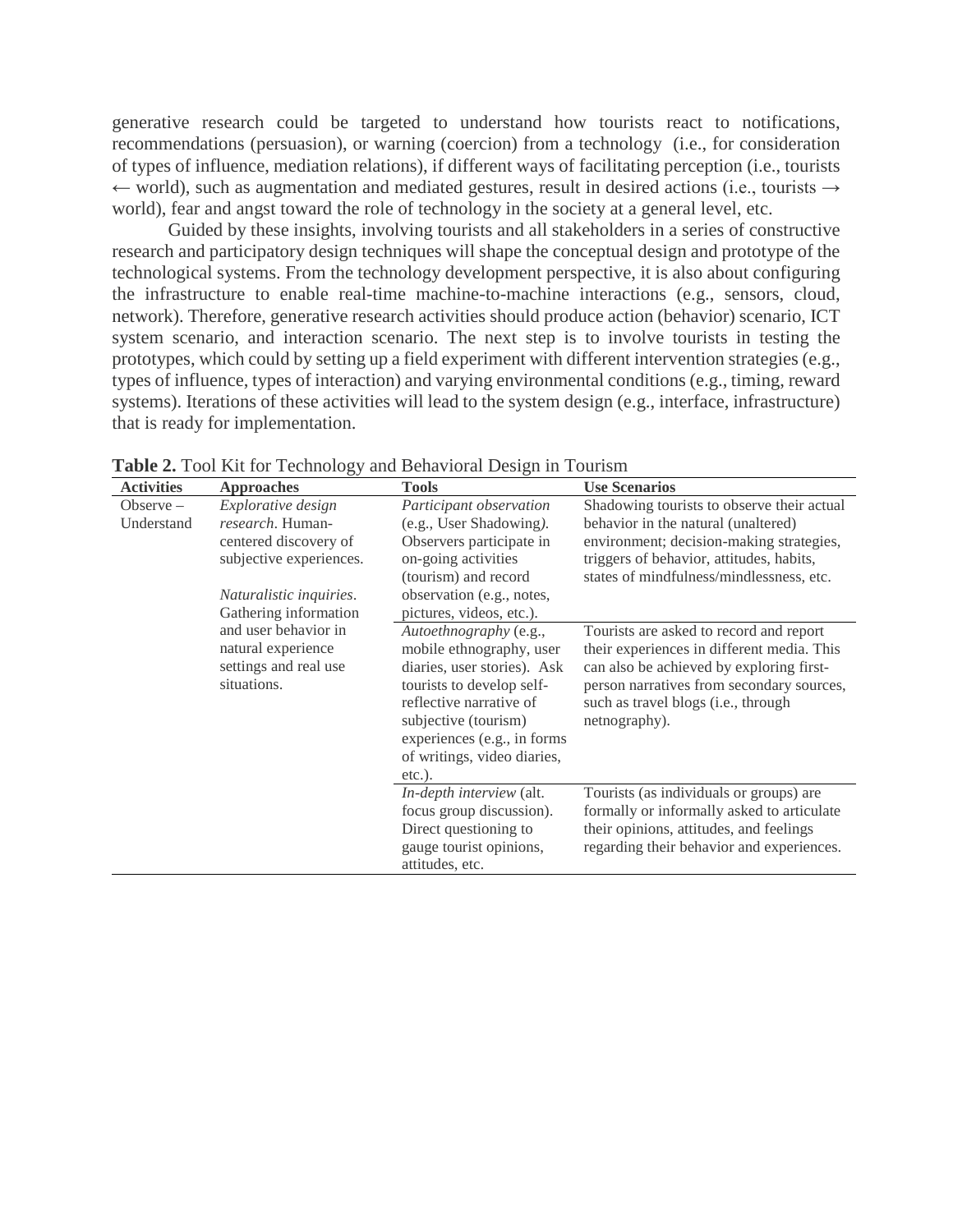| <b>Activities</b> | <b>Approaches</b>            | <b>Tools</b>               | <b>Use Scenarios</b>                         |
|-------------------|------------------------------|----------------------------|----------------------------------------------|
| Analyze -         | Generative design            | Projective interview.      | Personifying objects onto which tourists     |
| Reflect           | $research - projective$      | Using objects and/or       | can project their attitudes and feelings     |
|                   | approach. Focusing on        | metaphors to gauge         | more easily. This is particularly useful in  |
|                   | expressive exercises to      | reflections on experience  | gauging tourist attitude toward              |
|                   | facilitate users in          | or phenomena.              | technological systems (i.e., machines) in    |
|                   | articulating their thoughts, |                            | a mediating role that cast an influence on   |
|                   | feelings, and desires that   |                            | human behavior.                              |
|                   | are usually hard to          | Experience mapping (alt.   | A tourism experience map is a holistic       |
|                   | communicate verbally.        | consumer journey           | visual representation of tourist journey     |
|                   |                              | mapping). Developing a     | from pre-trip to post-trip stages, which     |
|                   | Holistic experience          | visual representation of   | details the different activities undertaken  |
|                   | concept. Inclusive of all    | user engagement with the   | and touch points where tourists interact     |
|                   | elements that make up the    | system throughout the      | with different stakeholders. Included are    |
|                   | structure of tourism         | entire journey.            | tourist emotional states as they go          |
|                   | experience.                  |                            | through the different stages and touch       |
|                   |                              | Storyboarding. Creating    | points, magic moments (positive              |
|                   |                              | visual sequence of events  | experiences) and pain points (negative       |
|                   |                              | to capture interactions    | experiences) along the experience.           |
|                   |                              | with the system.           | Identify opportune moments (e.g., critical   |
|                   |                              |                            | events in the journey) where an              |
|                   |                              |                            | intervention will be most effective.         |
|                   |                              |                            | Similarly, a storyboard will capture         |
|                   |                              |                            | sequential activities, which can             |
|                   |                              |                            | accommodate scenarios of likely events       |
|                   |                              |                            | in addition to actual experiences.           |
| Make-             | Generative design            | Brainstorming (alt.        | Involving relevant stakeholders (e.g.,       |
| Design            | $research-constructive$      | brainwriting,              | through open discussions or in writing) to   |
|                   | approach. Focusing on        | bodystorming).             | generate an array of ideas (all possible     |
|                   | creating and testing         | Generating                 | solutions) to solve design problems,         |
|                   | experience concepts,         | ideas/solutions from       | including sets of behavior to target (types, |
|                   | which involve some           | participants.              | structure, granularity, etc.), sets of       |
|                   | concrete parameters          |                            | strategies to influence the behavior,        |
|                   |                              |                            | configuration of ICT infrastructure, etc.    |
|                   | Participatory designing $-$  | Flexible modeling.         | Creating the necessary parts (elements) of   |
|                   | co-creation. Active          | Allowing participants to   | an intelligent system and then asking        |
|                   | engagement of users at       | configure a system from a  | tourists and other stakeholders to           |
|                   | every stage of the           | set of predetermined       | configure a system (e.g., using clay,        |
|                   | designing process.           | elements.                  | collages, cards). Different stakeholders     |
|                   |                              |                            | might have different considerations in       |
|                   | Holistic experience          |                            | mind when developing the model.              |
|                   | concept. Inclusive of all    | Paper Prototyping (co-     | Relevant stakeholders working together       |
|                   | elements that make up the    | creative sketching, public | to sketch conceptual design (e.g., hand-     |
|                   | structure of tourism         | prototyping). Creating     | written on paper) or build mockups (e.g.,    |
|                   | experience.                  | rough drawings or          | using cardboard boxes), or enact design      |
|                   |                              | mockups of the system      | scenarios in order to facilitate an early    |
|                   |                              | and using them to gather   | evaluation on its usability and experience,  |
|                   |                              | feedback.                  | as well as gather initial feedback.          |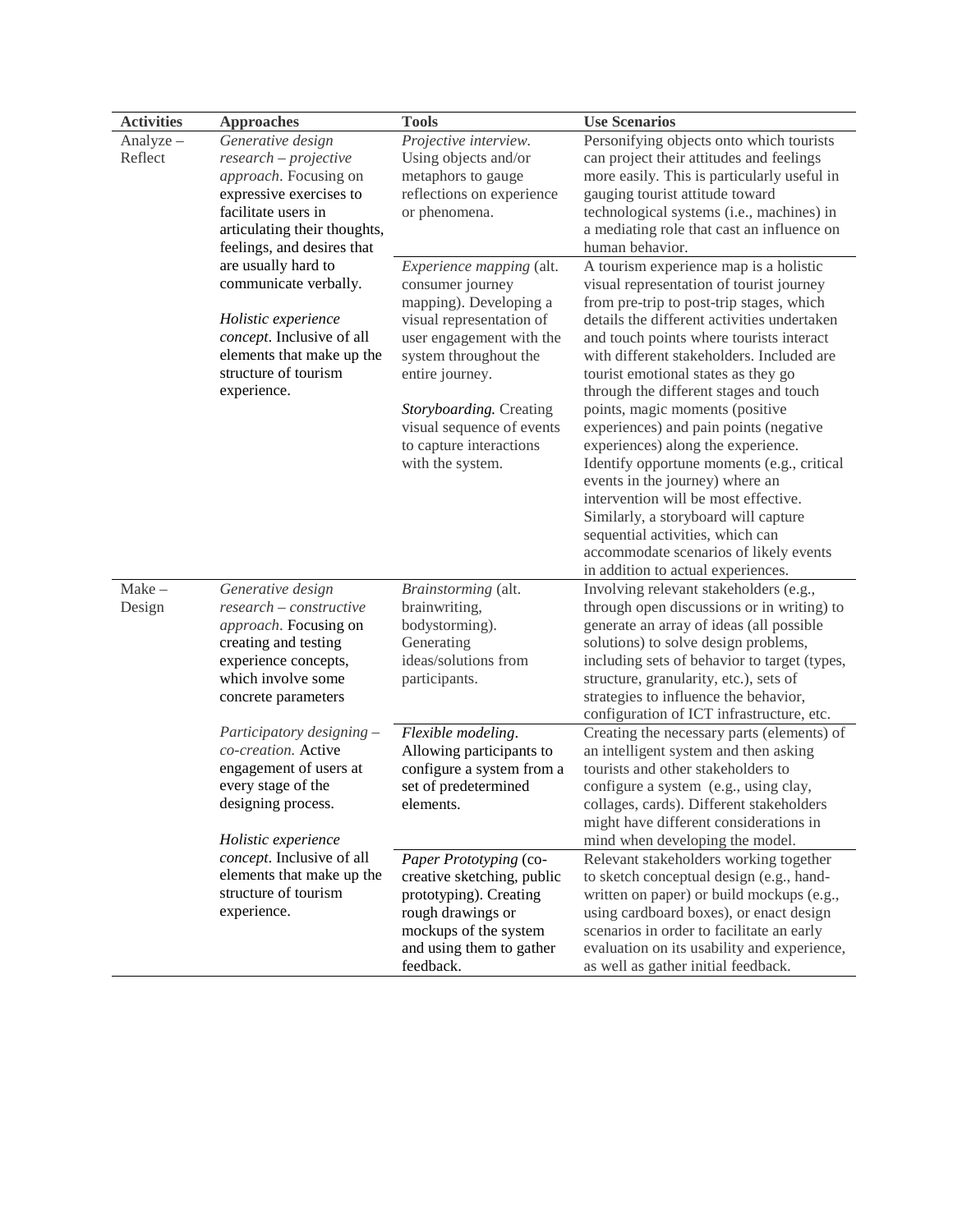| <b>Activities</b> | <b>Approaches</b>                   | <b>Tools</b>                | <b>Use Scenarios</b>                                            |
|-------------------|-------------------------------------|-----------------------------|-----------------------------------------------------------------|
| $Test -$          | Evaluative design                   | Heuristic evaluation        | Introducing the system to tourists (e.g.,                       |
| Refine            | <i>research</i> . Iterative testing | (usability testing).        | describing how it works, showing the                            |
|                   | and feedback on                     | Evaluating the system;      | interface, etc.) and asking them to                             |
|                   | experience concepts;                | documenting flaws and       | evaluate and report any flaws in the                            |
|                   | monitoring the quality of           | areas of improvement.       | system for further refinement.                                  |
|                   | the designed socio-                 | Field experiment (A/B       | Implementing the system in real tourism                         |
|                   | technical systems and the           | testing). Experimentally    | settings (with real tourists as participants)                   |
|                   | holistic experiences they           | examine an intervention     | and assess the effectiveness of the system                      |
|                   | allow for.                          | in the real world settings. | in producing desired tourist behavior.                          |
|                   |                                     |                             | Design experiments with varying:                                |
|                   | Naturalistic (contextual)           |                             | Types of influence (e.g., coercive,                             |
|                   | <i>inquiries</i> . Gathering        |                             | persuasive, seductive, decisive)                                |
|                   | information and user                |                             | Types of motivation (e.g., external<br>$\overline{\phantom{a}}$ |
|                   | behavior in natural                 |                             | or internal rewards, punishments)                               |
|                   | experience settings and             |                             | Timing for rewards to be given                                  |
|                   | real use situations.                |                             | Conflicts of interests, etc.                                    |

# **5. Concluding Remarks**

ICTs have tremendous potentials to shape and transform tourist behavior. Specifically, the advancement in intelligent personal technologies (i.e., small, easy to carry technological devices designed for personal use) allows for digital devices to track and model user behavior and to provide feedback on user performances, making it possible to influence user experience by suggesting relevant decisions and actions in opportune moments. Therefore, it is imperative for tourism destinations to take advantage of ICTs to design tourism experiences. In order to influence tourist behavior through design, tourism destinations can make use of behavioral design principles derived from theories in psychology, especially behaviorism, in order to better understand human behavior in given contexts, philosophy of computing (and persuasive technology) to follow the different roles of technology in human experiences, and design science to master the guiding principles and approaches to designing process. Designing technology for behavior modification, whether it requires slow change of immediate actions, is about developing technological systems that are effective in producing desired user actions. Therefore, it requires a deeper understanding of tourist behavior as a basis of designing. Because tourists are experts of their own subjective experiences, they should be integrated in the entire activities within the design cycles, emphasizing the shift from design *for* tourists to design *with* tourists (and *by* tourists).

# **References**

Bandura, A. (1977). *Social Learning Theory*. Englewood Cliffs, NJ: Prentice Hall.

- Bandura, A., Adams, N.E., & Beyer, J. (1977). Cognitive processes mediating behavioral change. *Journal of Personality and Social Psychology*, 35, 125-139.
- Beckman, S.L., & Barry, M. (2007). Innovation as a learning process: Embedding design thinking. *California Management Review*, 50(1), 25- 56.
- Bitner, M. (1992). Servicescapes: The impact of physical surroundings on customers and employees. *Journal of Marketing*, 56, 57-71.
- Brown, T. (2008). Design thinking. *Harvard Business Review*, June 2008, 1-10.
- Brown, T. (2009). *Change by Design. How Design Thinking Transforms Organizations and Inspires Innovation.* Harper Collins.
- Buchanan, R. (1992). Wicked problems in design thinking. *Design Issues*, 8(2), 5-21.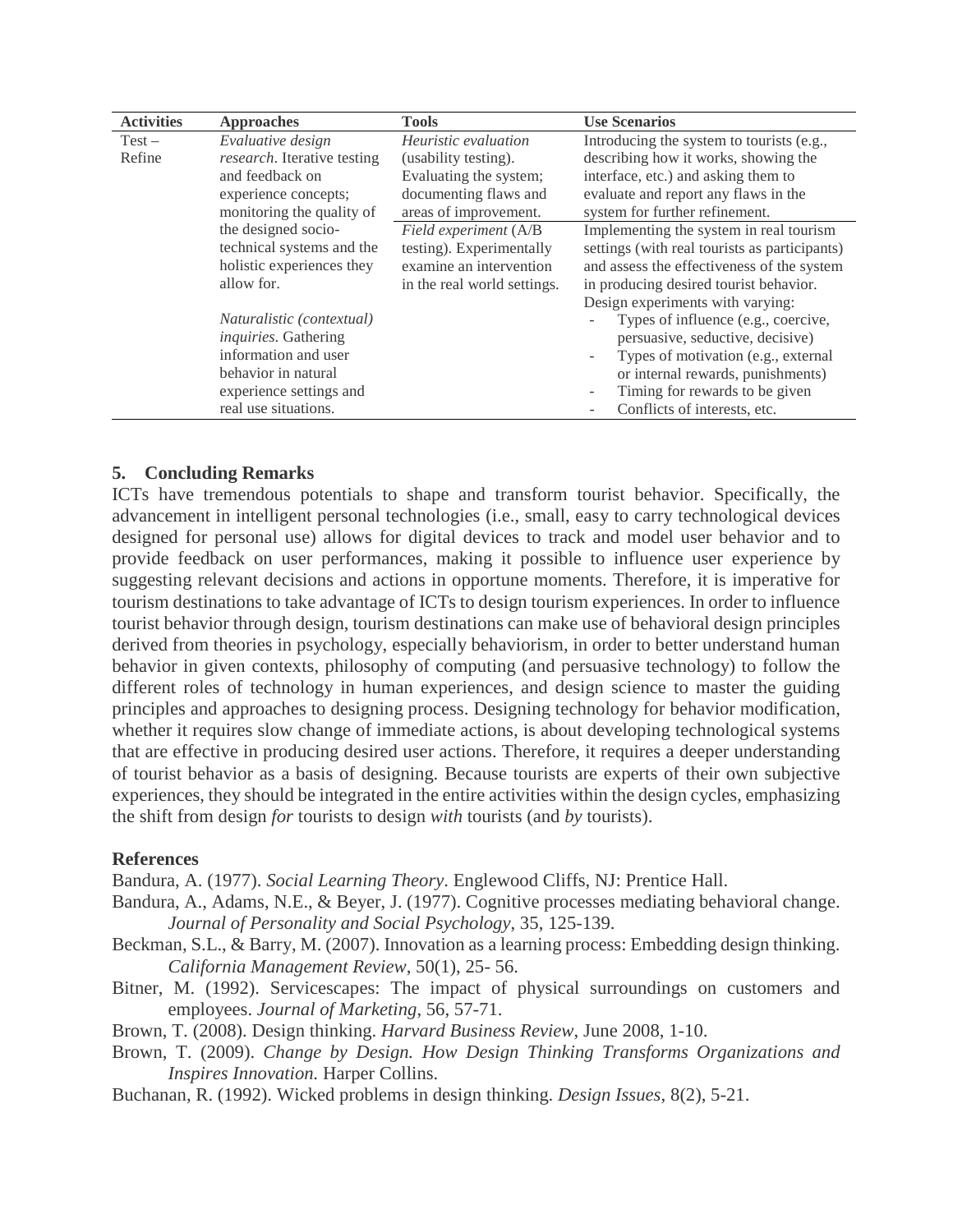- Bulencea, P. & Egger, R. (2015). *Gamification in Tourism: Designing Memorable Experiences*. Book on Demand.
- Cooper, C. (2005). *Tourism: Principles and Practice.* Upper Saddle River, NJ: Prentice Hall.
- Cross, N., & Roozenburg, N. (1992). Modelling the design process in engineering and in architecture. *Journal of Engineering Design*, 4, 325-337
- Datta, S., & Mullainathan, S. (2012). Behavioral design: A new approach to development policy. *CGD Policy Paper 016*. Washington DC: Center for Global Development. http://www.cgdev.org/content/publications/detail/1426679
- Dorrestijn, S., van der Voort, M. & Verbeek, P.-P. (2014). Future user-product arrangements: Combining product impact and scenarios in design for multi age success. *Technological Forecasting and Social Change*, 89, 284-292.
- Dorst, K. (2011). The core of 'design thinking' and its application. *Design Studies*, 32(6), 521- 532.
- Duhigg, C. (2012). *The Power of Habit*. New York, NY: Random House.
- Evenson, S., & Dubberly, H. (2010). Designing for service: Creating an experience advantage. In Salvendy, G., & Karkowski, W. (Eds.), *Introduction to Service Engineering* (pp. 403-413). Chichester: John Wiley & Sons.
- Fogg, B.J. (2003). *Persuasive Technology: Using Computers to Change What We Think and Do*. Amsterdam: Morgan Kauffmann.
- Fogg, B.J. (2009). A behavior model for persuasive design. In Proceedings of the 4<sup>th</sup> International Conference on Persuasive Technology. New York: ACM.
- Fogg, B.J., & Hreha, J. (2010). Behavior Wizard: A method for matching target behaviors with solutions. *Lecture Notes in Computer Science*, 6137, 117-131.
- Fraser, H. (2006). Turning design thinking into design doing. *Rotman Magazine*, Spring/Summer 2006, 24-28.
- Gunn, C.A. (1988). *Vacationscape: Designing Tourist Regions*. CABI Publishing.
- Gunn, C.A. (2002). *Tourism Planning: Basics, Concepts, Cases*. London: Routledge.
- Hallenga-Brink, S.C., & Brezet, J.C. (2005). The sustainable innovation design diamond for micro-sized enterprises in tourism. *Journal of Cleaner Production*, 13(2), 141-149.
- Hjalager, A.-M. (2010). A review of innovation research in tourism. *Tourism Management*, 31(1), 1-12.
- Hoffman, K.D., & Turley, L.W. (2002). Atmospherics, service encounters and consumer decision making: An integrative perspective. *Journal of Marketing Theory and Practice*, 10(3), 33- 47.
- Ihde, D. (1990). *Technology and the Lifeworld: From Garden to Earth*. Bloomington, IN: Indiana University Press.
- International Organization for Standardization, the (2010). ISO 9241-210:2010. *Ergonomics of human-system interaction -- Part 210: Human-centred design for interactive systems*. Geneva: ISO.
- Kahneman, D. (2013). *Thinking Fast and Slow*. New York, NY: Farrar, Straus and Giroux.
- Karapanos, E. (2015). Sustaining user engagement with behavior-change tools. *Interactions*, 22(4), 48-52.
- Kotler, P., & Rath, G.A. (1984). Design: A powerful but neglected strategic tool. *Journal of Business Strategy*, 5(2), 16-21.
- Ladner, R.E. (2015). Design for user empowerment. *Interactions*, 22(2), 24-29.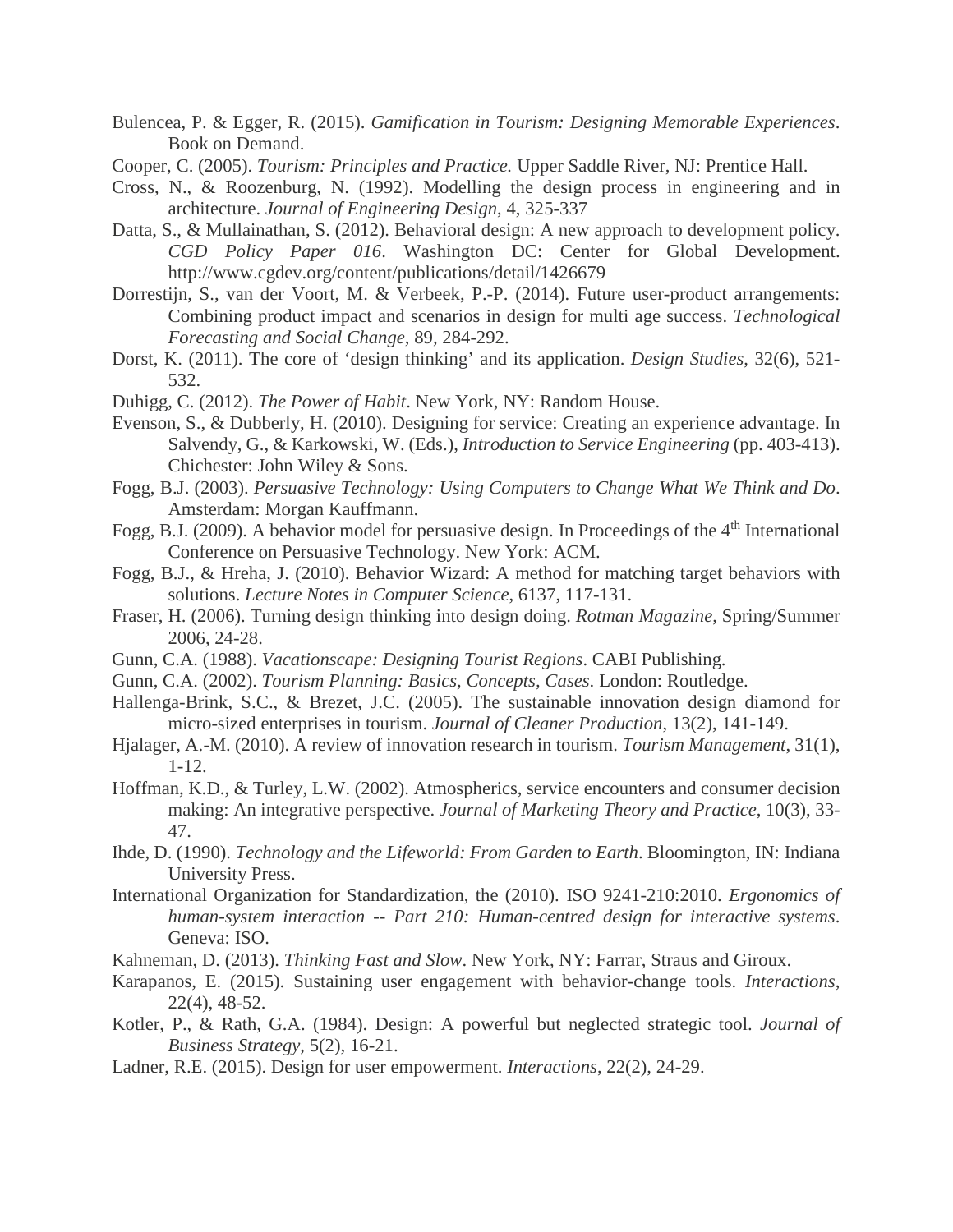- Leue, M.C., Jung, T., & tom Dieck, D. (2015). Google Glass augmented reality: Generic learning outcomes for art galleries. In Tussyadiah, I. & Inversini, A. (Eds.), *Information and Communication Technologies in Tourism 2015* (pp. 463-476). Switzerland: Springer International Publishing.
- Liedtka, J., King, A., & Bennett, K. (2013). *Solving Problems with Design Thinking: Ten Stories of What Works*. New York, NY: Columbia Business School Publishing.
- Liedtka, J., & Ogilvie, T. (2011). *Designing for Growth: A Design Thinking Tool Kit for Managers*. New York, NY: Columbia Business School Publishing.
- Lockwood, T. (2009). Foreword: The importance of integrated thinking. In Lockwood, T. (Ed.), *Design Thinking: Integrating Innovation, Customer Experience, and Brand Value* (pp. viixvii). New York, NY: Allworth Press.
- Martin, R.A. (2009). *The Design of Business: Why Design Thinking is the Next Competitive Advantage.* Boston, MA: Harvard Business Press.
- Maslow, A.H., & Mintz, N. (1956). Effects of esthetic surroundings: I. Initial effects of three esthetic conditions upon perceiving "energy" and "well-being" in faces. *Journal of Psychology*, 41, 247-254.
- Mills, E.D. (1983). *Design for Holidays and Tourism*. Oxford: Butterworth-Heinemann.
- Rosenbaum, M.S., & Massiah, C. (2011). An expanded servicescape perspective. *Journal of Service Management*, 22(4), 471-490.
- Rowe, P.G. (1987). *Design Thinking*. Boston, MA: MIT Press.
- Sanders, L., & Stappers, P.J. (2014). From designing to co-designing to collective dreaming: Three slices in time. Interactions, 21(6), 24-33.
- Siegel, M., & Beck, J. (2014). Slow change interaction design. *Interactions*, 21(1), 28-35.
- Simpson, L. (1995). Technology, Time, and the Conversations of Modernity. New York, NY: Routledge.
- Skinner, B. F. (1938). *The Behavior of Organisms: An Experimental Analysis*. New York, NY: Appleton-Century.
- Skinner, B. F. (1953). *Science and Human Behavior*. Toronto: Macmillan Co.
- Sleeswijk Visser, F., Stappers, P.J., Van der Lugt, R., & Sanders, E.B.-N. (2005). Contextmapping: Experiences from practice. *CoDesign*, 1(2), 119–149.
- Stickdorn, M., & Zehrer; A. (2009). Service Design in Tourism: Customer Experience Driven Destination Management. In Clatworthy, S. (ed.): Proceedings of the 1<sup>st</sup> Nordic Service Design Conference. Oslo, Norway.
- Thompson, N. S. (1986). Deception and the concept of behavioral design. In Mitchell, R. W., & Thompsson, N. S. (Eds.), *Deception: Perspectives on Human and Nonhuman Deceit* (pp. 53-66). Albany, NY: State University of New York Press.
- tom Dieck, M.C., & Jung, T. (2015, OnlineFirst). A theoretical model of augmented reality acceptance in urban heritage tourism. *Current Issues in Tourism*. DOI: 10.1080/13683500.2015.1070801
- Tromp, N., Hekkert, P., & Verbeek, P.-P. (2011). Design for socially responsible behavior: A classification of influence based on intended user experience. *Design Issues*, 27(3), 3-19.
- Tussyadiah, I. P. (2014a). Toward a theoretical foundation for experience design in tourism. *Journal of Travel Research*, 53(5), 543-564.
- Tussyadiah, I. (2014b). Expectation of travel experiences with wearable computing devices. In Xiang, Z., Tussyadiah, I. (Eds.), *Information and Communication Technologies in Tourism 2014* (pp. 539-552). Switzerland: Springer International Publishing.